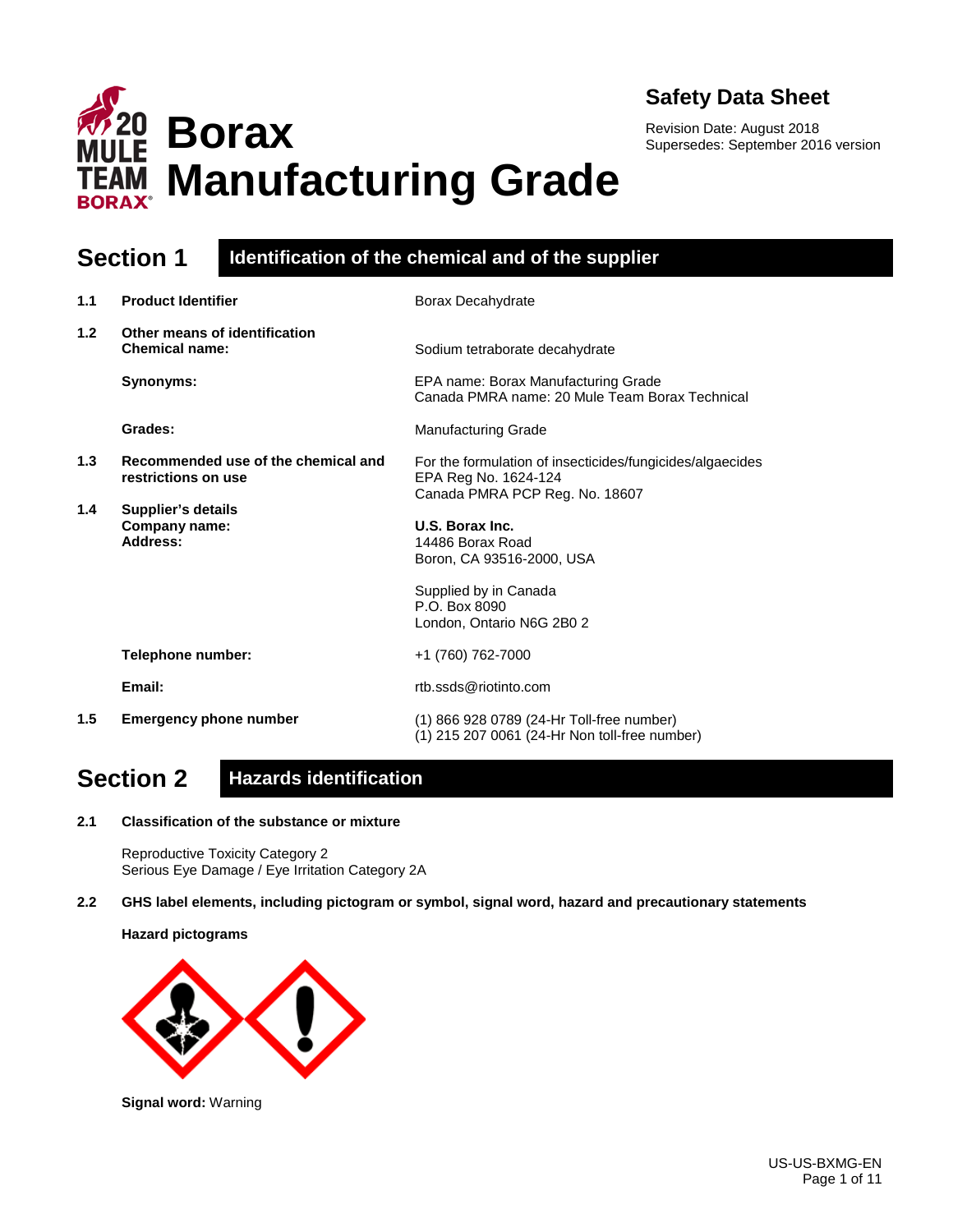#### **Hazard statements:**

H361: Suspected of damaging fertility or the unborn child.

H319: Causes serious eye irritation.

#### **Precautionary statements:**

P202: Do not handle until all safety precautions have been read and understood.

P280: Wear eye protection.

P308+P313: IF exposed or concerned: Get medical advice/attention.

P305+P351+P338: IF IN EYES: Rinse cautiously with water for several minutes. Remove contact lenses, if present and easy to do. Continue rinsing.

P501: Dispose of contents/container in accordance with local regulation.

#### **Other hazards which do not result in classification (e.g. dust explosion hazard):** None

### **Section 3 Composition/information on ingredients**

#### **3.1 Substances**

| <b>Chemical name</b>           | CAS No.   | % content | See Section 8 for            |
|--------------------------------|-----------|-----------|------------------------------|
| Sodium tetraborate decahydrate | 1303-96-4 | >99.4     | Occupational Exposure Limits |

# **Section 4 First aid measures**

#### **4.1 Description of necessary first aid measures**

Protection of first-aiders: No special protective clothing is required.

**Inhalation:** If symptoms such as nose or throat irritation are observed, remove to fresh air.

**Eye contact:** Use eye wash fountain or fresh water to cleanse eye. If irritation persists for more than 30 minutes, seek medical attention.

**Skin contact:** No treatment necessary.

**Ingestion:** Swallowing small quantities (one teaspoon) will cause no harm to healthy adults. If larger amounts are swallowed, give two glasses of water to drink and seek medical attention.

- **4.2 Most important symptoms and effects both acute and delayed:** Symptoms of accidental over-exposure to high doses of inorganic borate salts have been associated with ingestion or absorption through large areas of severely damaged skin. These may include nausea, vomiting, and diarrhoea, with delayed effects of skin redness and peeling (see Section 11).
- **4.3 Indication of any immediate medical attention and special treatment needed:** Note to physicians: Supportive care only is required for adult ingestion of less than a few grams of the product. For ingestion of larger amounts, maintain fluid and electrolyte balance and maintain adequate kidney function. Gastric lavage is only recommended for heavily exposed, symptomatic patients in whom emesis has not emptied the stomach. Hemodialysis should be reserved for patients with massive acute absorption, especially for patients with compromised renal function. Boron analyses of urine or blood are only useful for verifying exposure and are not useful for evaluating severity of poisoning or as a guide in treatment<sup>1</sup>.

# **Section 5 Fire-fighting measures**

**5.1 Suitable extinguishing media:** Use extinguishing media that are appropriate to local circumstances and the surrounding environment.

**Unsuitable extinguishing media:** None

- **5.2 Special hazards arising from the chemical** None. The product is not flammable, combustible or explosive.
- **5.3 Special protective equipment and precautions for fire fighters:**  Not applicable. The product itself is a flame retardant.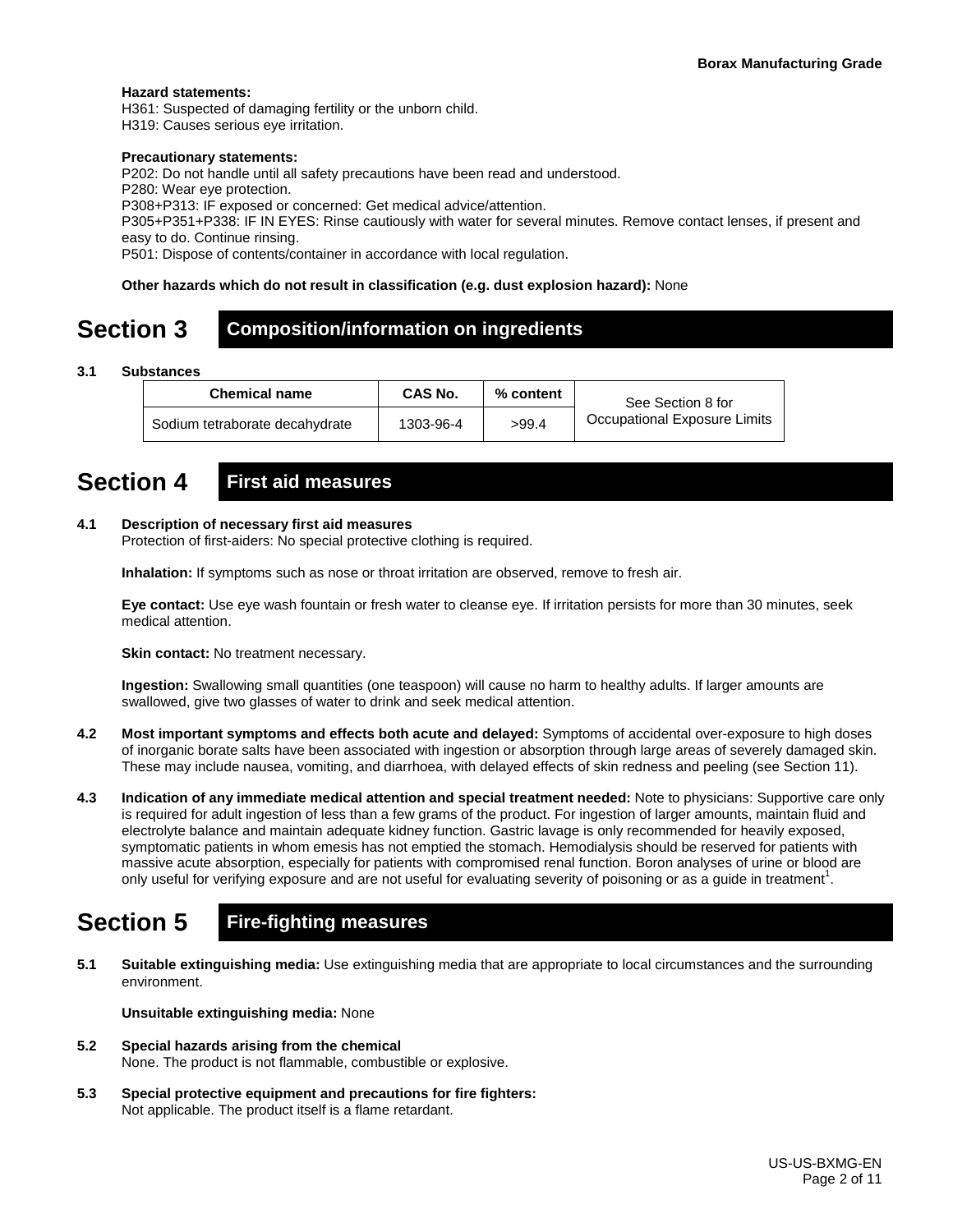# **Section 6 Accidental release measures**

#### **6.1 Personal precaution, protective equipment and emergency procedures**

#### **For non-emergency personnel:**

Eye protection according to ANSI Z.87.1 or other national standards.

#### **For emergency responders:**

Eye protection according to ANSI Z.87.1 or other national standards.

**6.2 Environmental precautions:** The product is a water-soluble white powder that may cause damage to trees or vegetation by root absorption. Avoid contamination of water bodies during clean up and disposal. Advise local water authority that none of the affected water should be used for irrigation or for the abstraction of potable water until natural dilution returns the boron value to its normal environmental background level or meets local water quality standards.

#### **6.3 Methods and material for containment and cleaning up**

**Appropriate containment:** Avoid spillage into water and cover drains.

**Land spill:** Vacuum, shovel or sweep up and place in containers for disposal in accordance with applicable local regulations.

**Spillage into water:** Where possible, remove any intact containers from the water.

#### **6.4 Reference to other sections**

Refer to sections 8, 12 and 13.

### **Section 7 Handling and storage**

#### **7.1 Precautions for safe handling**

Good housekeeping procedures should be followed to minimise dust generation and accumulation. Avoid spills. Do not eat, drink and smoke in work areas. Wash hands after use. Remove contaminated clothing and protective equipment before entering eating areas.

#### **7.2 Conditions for safe storage, including any incompatibilities**

No special handling precautions are required, but dry, indoor storage is recommended. To maintain package integrity and to minimise caking of the product, bags should be handled on a first-in first-out basis.

| Storage temperature:        | Ambient           |
|-----------------------------|-------------------|
| Storage pressure:           | Atmospheric       |
| <b>Special sensitivity:</b> | Moisture (Caking) |

### **Section 8 Exposure controls/personal protection**

#### **8.1 Control parameters**

**Occupational exposure limit values:** In the absence of a national OEL, Rio Tinto Borax recommends and applies internally an Occupational Exposure Limit (OEL) of 1 mg B/m<sup>3</sup>. To convert product into equivalent boron (B) content, multiply by 0.113. ACGIH, which is not a regulatory agency, has established a Threshold Limit Value (TLV) for borates.

| Occupational LAPOSUIG LIMINS. |              |                                                                                       |  |  |
|-------------------------------|--------------|---------------------------------------------------------------------------------------|--|--|
| <b>ACGIH</b>                  | 2 mg/m $3$   | 8-hr TWA OEL (mg/m <sup>3</sup> )<br>inhalable fraction - Borate Compounds, inorganic |  |  |
| ACGIH                         | 6 mg/m $3$   | 15 min STEL $(mg/m3)$<br>inhalable fraction - Borate Compounds, inorganic             |  |  |
| OSHA/PEL (total dust)         | 15 mg/m $^3$ | Particulate Not Otherwise Classified or Nuisance Dust                                 |  |  |
| OSHA/PEL (respirable dust)    | 5 mg/m $3$   | Particulate Not Otherwise Classified or Nuisance Dust                                 |  |  |
| Cal OSHA/PEL                  | 5 mg/m $3$   | Particulate Not Otherwise Classified or Nuisance Dust                                 |  |  |

Occupational Exposure Limits: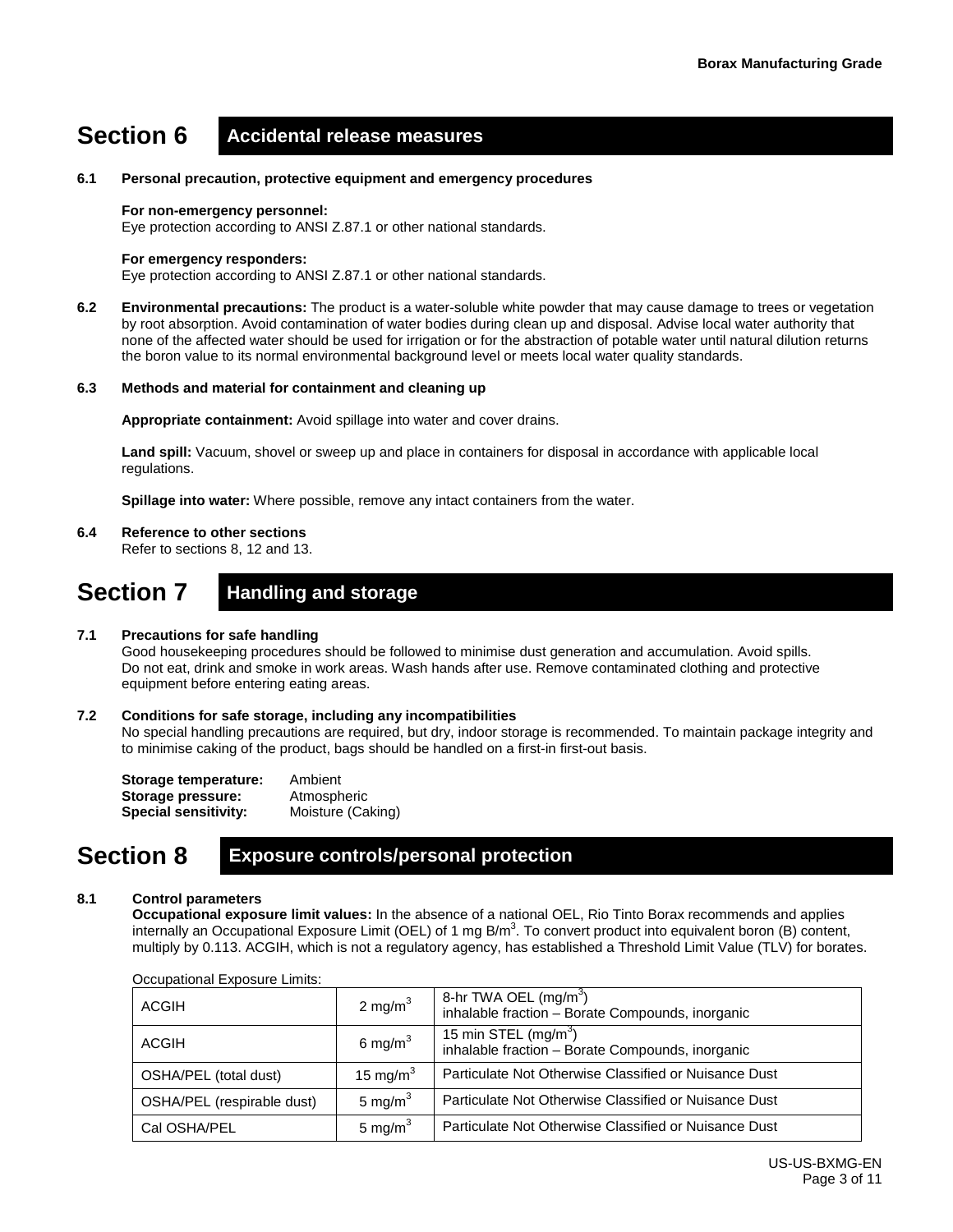**8.2 Appropriate engineering controls:** Use local exhaust ventilation to keep airborne concentrations of dust below permissible exposure limits.

#### **8.3 Personal protection equipment:**

Eye and face protection: Eye protection according to ANSI Z.87.1 or other national standards are required. Skin protection: Standard work gloves (cotton, canvas or leather) may be warranted if environment is excessively dusty. Respiratory protection: Where airborne concentrations are expected to exceed exposure limits, respirators should be used.

### **Section 9 Physical and chemical properties**

#### **9.1 Information on basic physical and chemical properties**

| Appearance:                                   | White, crystalline solid                                                                |
|-----------------------------------------------|-----------------------------------------------------------------------------------------|
| <b>Odour</b>                                  | Odourless                                                                               |
| <b>Odour threshold:</b>                       | Not applicable: odourless                                                               |
| pH @ 20°C:                                    | 9.3 (0.1% solution); 9.2 (1.0% solution); 9.3 (4.7% solution)                           |
| <b>Melting point/ Freezing point:</b>         | 62°C (enclosed space)                                                                   |
| Initial boiling point and boiling range:      | Not applicable                                                                          |
| <b>Flash point:</b>                           | Not applicable: inorganic substance                                                     |
| <b>Evaporation rate:</b>                      | Not applicable: non-volatile                                                            |
| <b>Flammability:</b>                          | Non-flammable (used as a flame retardant)                                               |
| Upper/lower flammability or explosive limits: | Not applicable: non-flammable                                                           |
| Vapour pressure:                              | Not applicable                                                                          |
| Vapour density:                               | Not applicable                                                                          |
| <b>Relative density:</b>                      | 1.72@23°C                                                                               |
| Solubility(ies):                              | Water: 49.74 g/L @ 20°C                                                                 |
| Partition coefficient; n-octanol/water:       | Log $P_{ow} = -1.53$ @ 22°C                                                             |
| Auto-ignition temperature:                    | Not applicable: not self-heating                                                        |
| Decomposition temperature:                    | Not applicable                                                                          |
| <b>Viscosity:</b>                             | Not applicable: solid substance                                                         |
| <b>Explosive properties:</b>                  | Not explosive: does not contain chemical groups associated with<br>explosive properties |
| <b>Oxidising properties:</b>                  | Not oxidising: does not contain chemical groups associated with<br>oxidising properties |

**9.2 Other information Molecular weight: Formula:**

381.37  $Na<sub>2</sub>B<sub>4</sub>O<sub>7</sub>$ .10H<sub>2</sub>O

# **Section 10 Stability and reactivity**

- **10.1 Reactivity:** None known.
- **10.2 Chemical stability:** Under normal ambient temperatures (-40°C to +40°C), the product is stable. When heated it loses water, eventually forming anhydrous borax ( $Na<sub>2</sub>B<sub>4</sub>O<sub>7</sub>$ ).
- **10.3 Possibility of hazardous reactions:** Reaction with strong reducing agents such as metal hydrides or alkali metals will generate hydrogen gas which could create an explosive hazard.
- **10.4 Conditions to avoid:** Avoid contact with strong reducing agents by storing according to good industrial practice.
- **10.5 Incompatible materials**: Strong reducing agents.
- **10.6 Hazardous decomposition products:** None.

# **Section 11 Toxicological Information**

**11.1 Information on the likely routes of exposure (inhalation, ingestion, skin and eye contact)** Inhalation is the most significant route of exposure in occupational and other settings. Dermal exposure is not usually a concern because product is poorly absorbed through intact skin. Product is *not* intended for ingestion.

> US-US-BXMG-EN Page 4 of 11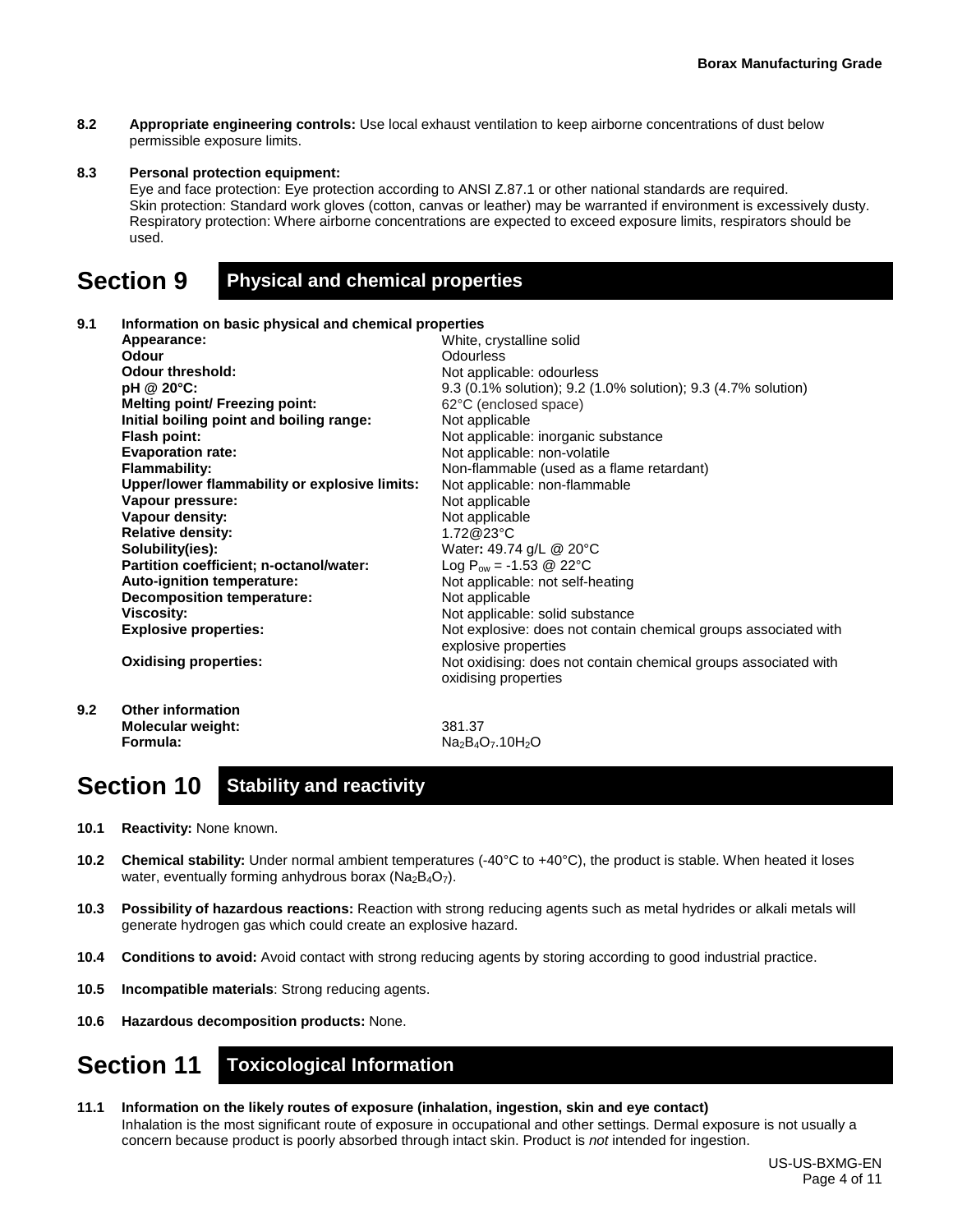**(a) Acute toxicity**

Method: Acute Oral Toxicity Study – U.S. EPA FIFRA Guidelines Species: Rat Dose:  $5,150 - 6,000$  mg/kg of body weight Routes of Exposure: Oral Results: Low acute oral toxicity. LD<sub>50</sub> in rats is 5,560 mg/kg of body weight.

Method: Acute Dermal Toxicity Study – U.S. EPA FIFRA Guidelines Species: Rabbit Dose: 2,000 mg/kg bw Routes of Exposure: Dermal Results: Low acute dermal toxicity; LD<sub>50</sub> in rabbits is  $> 2,000$  mg/kg of body weight. Poorly absorbed through intact skin. Based on the available data, the classification criteria are not met.

Method: Acute Inhalation Toxicity Study – OECD Guideline 403 Species: Rat Dose: 2.03 mg/L Routes of Exposure: Inhalation Results: Low acute inhalation toxicity. LC<sub>50</sub> in rats is > 2.0 mg/l (or g/m<sup>3</sup>). Based on the available data, the classification criteria are not met.

#### **(b) Skin corrosion / irritation:**

Method: Primary Dermal Irritation Study – U.S. EPA FIFRA Guidelines Species: New Zealand White Rabbit Dose: 0.5 g moistened with saline Routes of Exposure: Dermal Results: No skin irritation. Mean Primary Irritation Score: 0. Based on the available data, the classification criteria are not met.

#### **(c) Serious eye damage / irritation:**

Method: Eye Irritation Study – similar to OECD Guideline 405 Species: New Zealand White Rabbit Dose: 0.077g Routes of Exposure: Eye Results: Irritating, fully reversible in 14 days. Classification: Eye Irritation Category 2A (Hazard statement: H319: Causes serious eye irritation.) Many years of occupational exposure indicate no adverse effects on human eye.

#### **(d) Respiratory or skin sensitisation:**

Method: Buehler Test – OECD Guideline 406 Species: Guinea Pig Dose: 0.4 g Routes of Exposure: Dermal Results: Not a skin sensitiser. No respiratory sensitisation studies have been conducted. There are no data to suggest that disodium tetraborates are respiratory sensitisers. Based on the available data, the classification criteria are not met.

#### **(e) Germ cell mutagenicity:**

Method: Several in vitro mutagenicity studies have been carried out on boric acid including gene mutation in mammalian cells, unscheduled DNA synthesis, chromosomal aberration and sister chromatid exchange in mammalian cells. Species: L5178Y mouse lymphoma, V79 Chinese hamster cells, C3H/10T1/2 cells, hepatocytes, Chinese hamster ovary (CHO cells). Dose: 1.0 - 10.0 mg/ml (1000 -10000 ppm) boric acid Routes of Exposure: *in vitro* Results: Not mutagenic (based on boric acid). Based on the available data, the classification criteria are not met.

#### **(f) Carcinogenicity:**

Method: OECD 451 equivalent. Species: B6C3F1 mice Dose: 446 ; 1150 mg boric acid/kg bw/day Routes of Exposure: Oral feeding study Results: No evidence of carcinogenicity (based on boric acid). Based on the available data, the classification criteria are not met.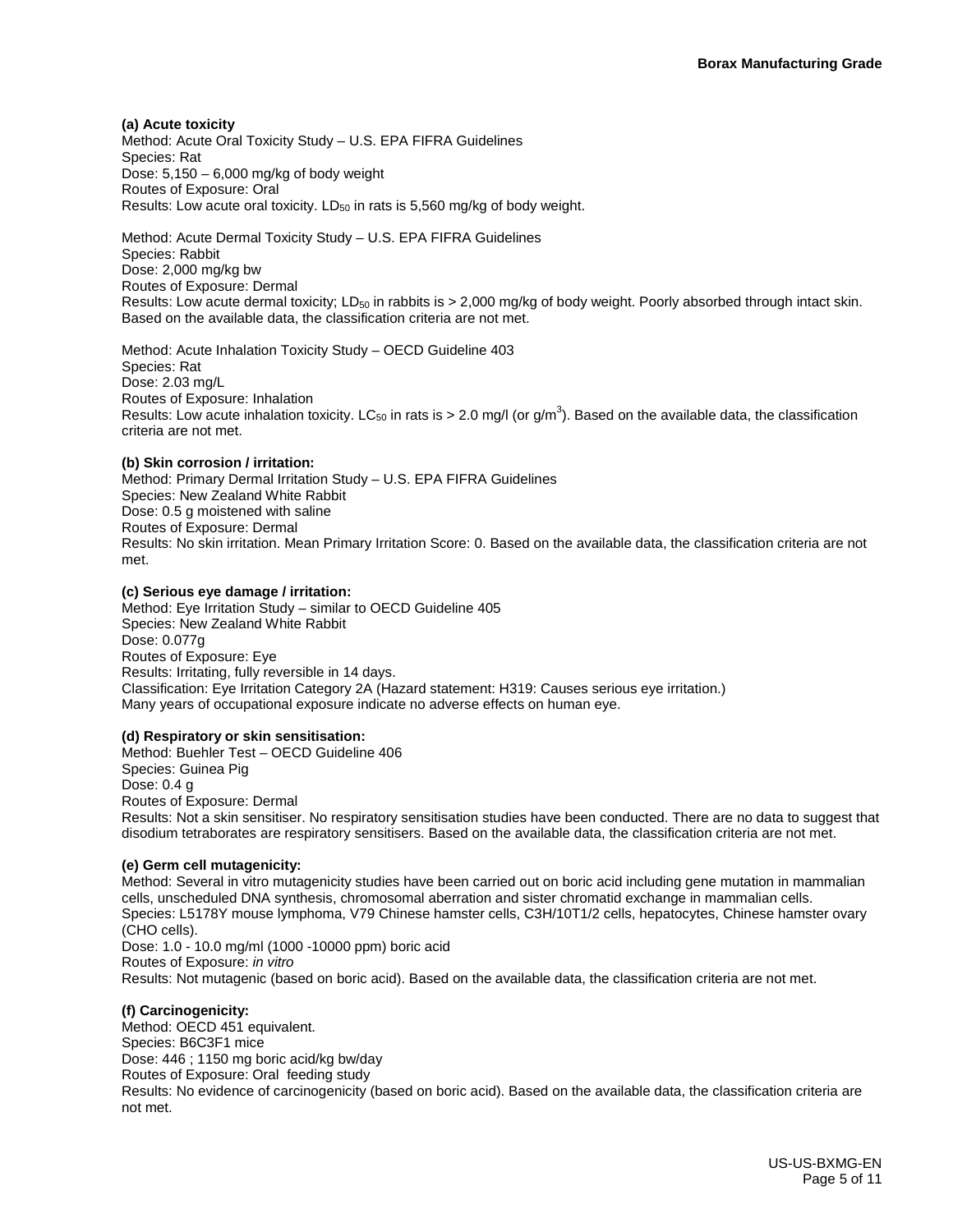#### **(g) Reproductive toxicity:**

Method: Three-generation feeding study, similar to OECD 416 Two-Generation Study Species: Rat Dose: 0; 34 (5.9); 100 (17.5); and 336 (58.5) mg boric acid (mg B)/kg bw/day; and 0; 50 (5.9); 155 (17.5); and 518 (58.5) mg borax (mg B)/kg bw/day Routes of Exposure: Oral feeding study

Results: NOAEL in rats for effects on fertility in males is 100 mg boric acid/kg bw and 155 mg sodium tetraborate decahydrate/kg bw; equivalent to 17.5 mg B/kg bw.

Method: Prenatal Developmental Toxicity Study - OECD Guideline 414 Species: Rat Dose: 0; 19 (3.3); 36 (6.3); 55 (9.6); 76 (13.3) and 143 (25) mg boric acid (mg B)/kg bw. Routes of Exposure: Oral feeding study Results: NOAEL in rats for developmental effects on the foetus including foetal weight loss and minor skeletal variations is

55 mg boric acid/kg bw or 9.6 mg B/kg; equivalent to 85 mg disodium tetraborate pentahydrate/kg bw. Classification: Reproductive Toxicity Category 2 (Hazard statement: H361: Suspected of damaging fertility or the unborn child.)

Method: Occupational studies of evaluating sensitive sperm parameters in highly exposed borate workers. Epidemiological studies evaluating high environmental exposures to boron and developmental effects in humans have been conducted. Species: Human

Dose: A subset of workers was exposed to 125 mg B/day.

Routes of Exposure: Combined oral ingestion and inhalation

Results: No adverse fertility effects in male workers. Epidemiological studies of human developmental effects have shown an absence of effects in exposed borate workers and populations living in areas with high environmental levels of boron.

#### **(h) STOT-single exposure:**

Method: Standard Test Method for Estimating Sensory Irritancy of Airborne Chemicals - ASTM E981-04 (2004) Species: Mouse

Dose:  $186 - 1704$  mg/m<sup>3</sup>

Routes of Exposure: Inhalation

Results: The maximum exposure of 1704 mg/m<sup>3</sup> resulted in a reduced respiratory rate of 33%, graded as moderate irritation. The lowest exposure tested of 186 mg/m<sup>3</sup> sodium tetraborate pentahydrate resulted in a reduced respiration rate of 11%, graded as no irritation. Based on the available data, the classification criteria are not met.

Method: Sensory irritation in human volunteers

Species: Human

Dose:  $5 - 40$  mg/m<sup>3</sup>

Routes of Exposure: Inhalation

Results: A NOAEL for irritation from sodium tetraborate pentahydrate of 10 mg/m<sup>3</sup> among male and female human volunteers under controlled laboratory conditions. At 10 mg/m<sup>3</sup> increased nasal secretion was observed, but occurred in the absence of other irritating effects at a concentration below that considered irritating by volunteers and was not seen in a subsequent study.

#### **(i) STOT-repeated exposure:**

Method: Chronic toxicity study of boric acid and disodium tetraborate decahydrate, similar to OECD 452 Species: Rat

Dose: 0; 33 (5.9); 100 (17.5); 334 (58.5) mg boric acid (B)/kg bw per day (nominal in diet); and 0; 52 (5.9); 155 (17.5); 516 (58.5) mg borax (B)/kg/day (nominal in diet)

Routes of Exposure: Oral feeding study

Results: A NOAEL of 17.5 mg B/kg bw/day equivalent to 118 mg sodium tetraborate pentahydrate/kg bw/day was determined in a chronic feeding study (2 years) in rats and is based on testes effects. Other effects (kidney, haemopoietic system) are regarded only at even higher dose levels. Based on the available data, the classification criteria are not met.

**(j) Aspiration hazard:** Physical form of solid powder indicates no aspiration hazard potential.

#### **11.2 Symptoms related to the physical, and chemical and toxicological characteristics:**

At high concentrations irritation of nose, throat and eye may be observed. Products are *not* intended for ingestion. Small amounts (e.g. a teaspoonful) swallowed accidentally are not likely to cause effects. Symptoms of accidental over-exposure to high doses of inorganic borate salts have been associated with ingestion or absorption through large areas of severely damaged skin. These may include nausea, vomiting, and diarrhoea, with delayed effects of skin redness and peeling.

#### **11.3 Delayed and immediate effects as well as chronic effects from short and long-term exposure:**

Human epidemiological studies show no increase in pulmonary disease in occupational populations with chronic exposures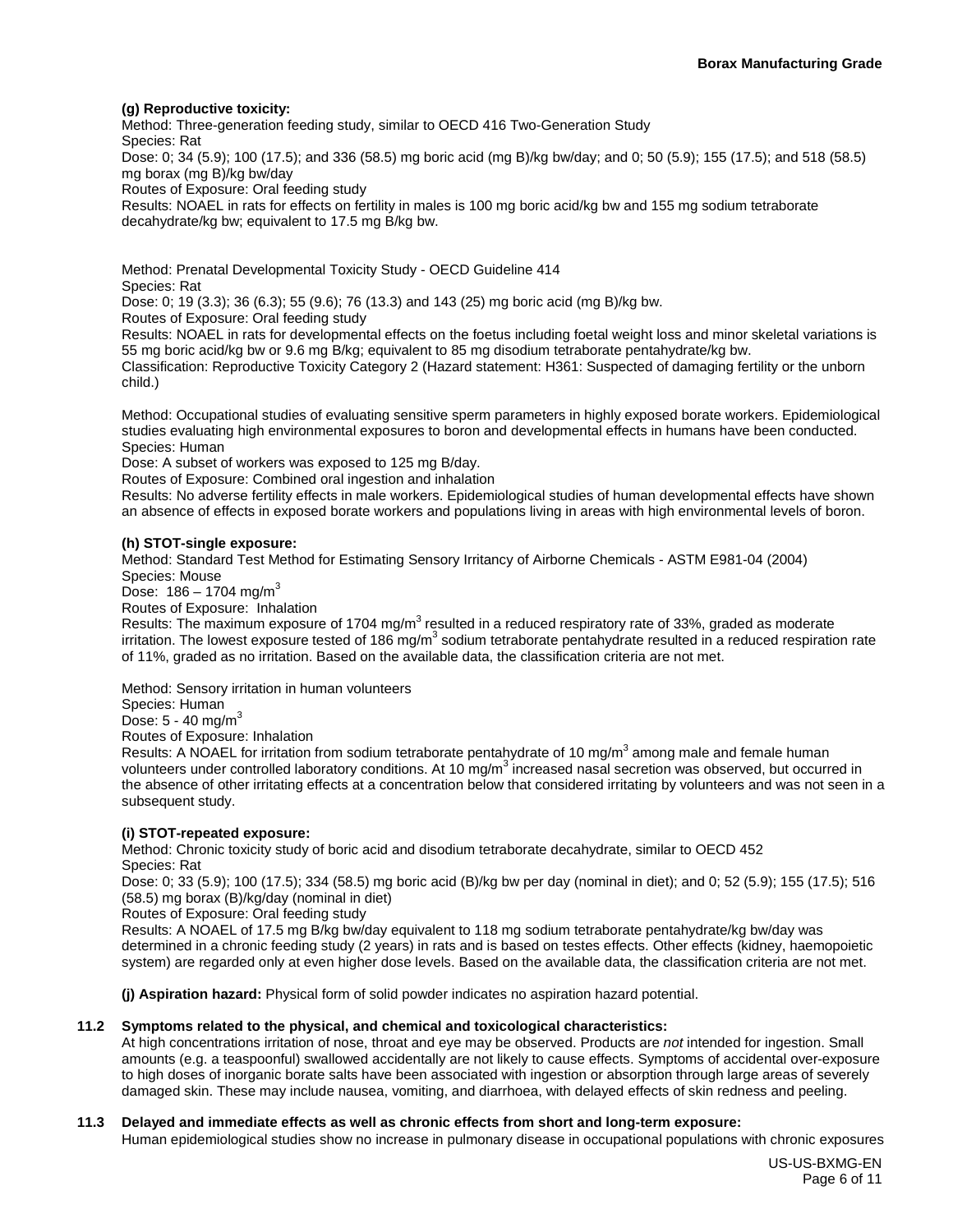to boric acid and sodium borate dust. Human epidemiological studies indicate no effect on fertility in occupational populations with chronic exposures to borate dust and indicate no effect to a general population with high exposures to borates in the environment.

**11.4 Numerical measures of toxicity (such as acute toxicity)**

None. This product is a substance.

# **Section 12 Ecological information**

#### **12.1 Ecotoxicity (aquatic and terrestrial, where available)**

Note that the data values are expressed as boron equivalents. To convert to this product divide the boron equivalent by 0.113. Studies judged to be unreliable or with insufficient information to evaluate are not included.

#### **Freshwater**

Chronic studies

| <b>Taxonomic</b><br>Group     | Number of<br>Taxa Tested | Range of Endpoint Values (geometric NOEC/EC10)                      | <b>References</b> |
|-------------------------------|--------------------------|---------------------------------------------------------------------|-------------------|
| Algal                         | 4                        | 10 mg B/L (Chlorella pyrenoidosa) to 50 mg B/L (Anacystis nidulans) | 3, 4              |
| Higher plants                 | 3                        | 4.0 mg B/L (Phragmites australis) to 60 mg B/L (Lemna minor)        | 5, 6              |
| Invertebrate and<br>protozoan |                          | 5.7 mg B/L (Daphnia magna) to 32 mg B/L (Chironomus riparius)       | 7, 8              |
| Fish                          | 6                        | 2.9 mg B/L (Micropterus salmoides) to 17 mg B/L (Carassius auratus) | 9                 |
| Amphibian                     |                          | 29 mg B/L (Rana pipiens) to 41 mg B/L (Bufo fowleri)                | 9                 |

Results<sup>2</sup>: Based on the complete data set of 22 species, the HC<sub>5</sub> value of the species sensitivity distribution is 4.05 mg B/L.

#### Acute studies

| Taxonomic<br>Group            | Number of<br>Taxa Tested | Range of Endpoint Values (geometric EC/LC50)                                  | <b>References</b> |
|-------------------------------|--------------------------|-------------------------------------------------------------------------------|-------------------|
| Algal                         | 2                        | 10 mg B/L (Chlorella pyrenoidosa) to 28 mg B/L (Selenastrum<br>capricornutum) | 3, 10             |
| Invertebrate and<br>protozoan | 9                        | 113 mg B/L (Ceriodaphnia dubia) to 1376 mg B/L (Chironomus decorus)           | 11, 12            |
| Fish                          |                          | 80 mg B/L (Pimephales promelas) to 627 mg B/L (Onchorhynchus<br>tschawytscha) | 11, 13            |
| Amphibian                     | 2                        | 86 mg B/L (Rana pipiens) to 104 mg B/L (Bufo fowleri)                         | 9                 |

Results<sup>2</sup>: Based on the complete data set from 46 studies with 20 species, the HC<sub>5</sub> value of the species sensitivity distribution is 27.3 mg B/L

Classification: Based on the acute data for freshwater species, this substance is not classified as hazardous to the environment.

#### **Marine and Estuarine Data**

Chronic studies

| Taxonomic<br>Group | Number of<br><b>Taxa Tested</b> | Range of Endpoint Values (geometric NOEC/EC10)                                                                          | <b>References</b> |
|--------------------|---------------------------------|-------------------------------------------------------------------------------------------------------------------------|-------------------|
| Algal              | 19                              | 5 mg B/L (Emiliana huxleyi) to >100 mg B/L (Agmenellum<br>guadruplicatum, Anacystis marina, Thallassiorsira pseudonana) |                   |

Results: No data are available for invertebrate or vertebrate species. The results from the freshwater data set are recommended as applicable to marine and estuarine species.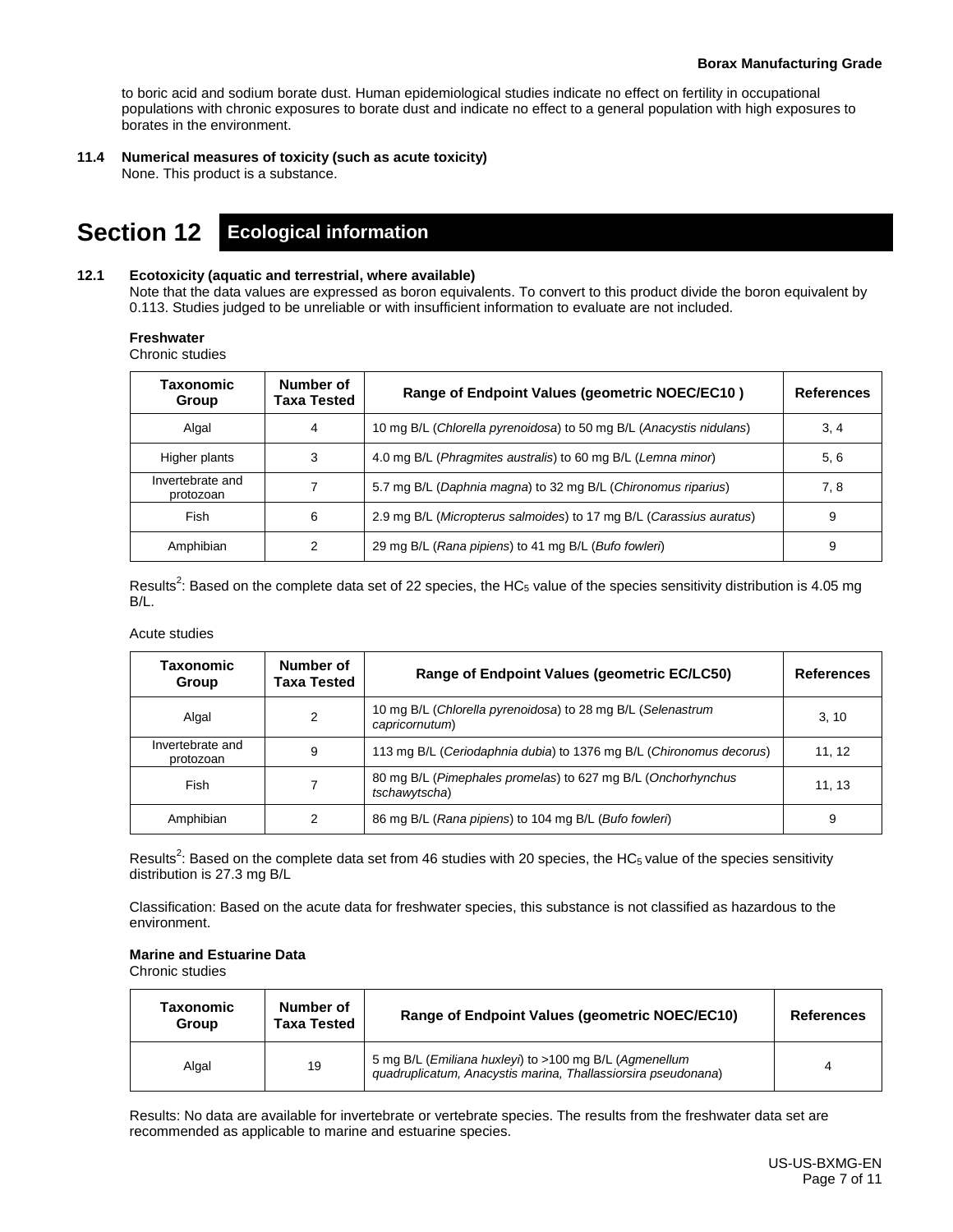Acute studies

| Taxonomic<br>Group | Number of<br><b>Taxa Tested</b> | Range of Endpoint Values (geometric EC/LC50)                             | <b>References</b> |
|--------------------|---------------------------------|--------------------------------------------------------------------------|-------------------|
| Invertebrate       | 3                               | 45 mg B/L (Litopenaeus vannamei) to 83 mg B/L (Americamysis bahia)       | 14.15             |
| Fish               | 2                               | 74 mg B/L (Limanda limanda) to 600 mg B/L (Oncorhynchus<br>tschawytscha) | 13, 16            |

No data are available for algal species.

#### **Sediment**

| Taxonomic<br>Group | Number of<br>Taxa Tested | Range of Endpoint Values (geometric EC/LC50)   | <b>References</b> |
|--------------------|--------------------------|------------------------------------------------|-------------------|
| Invertebrate       |                          | 82.4 mg B/kg sediment dw (Chironomus riparius) | 17.18             |

Results: Although limited, the data suggest that sediment organisms are within range of toxicity of aquatic organisms. In addition, the substance will not partition to the sediment, so a sediment/water partitioning approach is justified.

#### **Sewage Treatment Plants (STP)**

| Taxonomic<br>Group | Number of<br><b>Taxa Tested</b> | Range of Endpoint Values (geometric NOEC/EC10)                            | <b>References</b> |
|--------------------|---------------------------------|---------------------------------------------------------------------------|-------------------|
| Activated sludge   | <b>NA</b>                       | >17.5 mg B/L to 100 mg B/L                                                | 19                |
| Microbes           | 3                               | 10 mg B/L (Opercularia bimarginata) to 20 mg B/L (Paramecium<br>caudatum) | 20                |

#### **Terrestrial Data**

Chronic studies

| Taxonomic<br>Group | Number of<br><b>Taxa Tested</b> | Range of Endpoint Values (geometric NOEC/EC10)                                                                          | <b>References</b> |
|--------------------|---------------------------------|-------------------------------------------------------------------------------------------------------------------------|-------------------|
| Plant              | 28                              | 7.2 mg B/kg dw (Zea mays) to 56 mg B/kg dw (Allium cepa)                                                                | 21, 22            |
| Invertebrates      | 9                               | 15.4 mg B/kg dw (Folsomia candida) to 87 mg B/kg dw (Caenorhabditis<br>elegans)                                         | 23.24             |
| Soil micro         | 3                               | 12 mg B/kg dw (nitrogen mineralization and nitrification test) to 420 mg<br>B/kg dw (soil nitrogen transformation test) | 25.26             |

Results<sup>2</sup>: Based on the complete data set, the HC<sub>5</sub> value of the species sensitivity distribution is 10.8 mg B/kg dw.

**Phytotoxicity:** Boron is an essential micronutrient for healthy growth of plants. It can be harmful to boron sensitive plants in higher quantities. Care should be taken to minimise the amount of borate product released to the environment.

#### **12.2 Persistence and Degradability**

Biodegradation is not an applicable endpoint since the product is an inorganic substance.

#### **12.3 Bioaccummulative potential**

This product will undergo hydrolysis in water to form undissociated boric acid. Boric acid will not biomagnify through the foodchain. Octanol/Water partition coefficient: Log  $P_{ow} = -0.7570$  @ 25°C (based on boric acid)<sup>2'</sup>.

#### **12.4 Mobility in soil**

The product is soluble in water and is leachable through normal soil. Adsorption to soils or sediments is insignificant.

#### **12.5 Other adverse effects**

None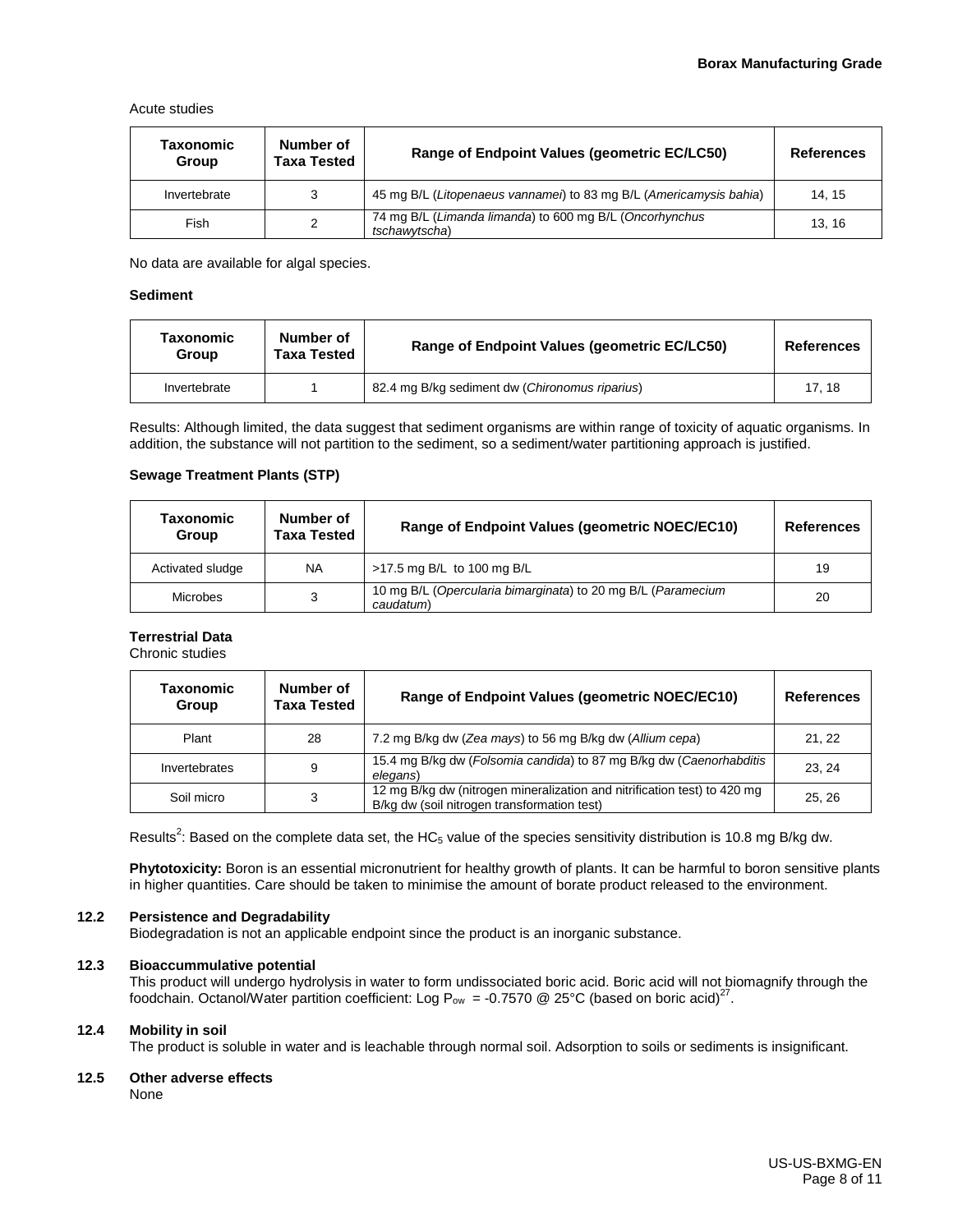Not Regulated Not Regulated Not Regulated Not Regulated Not Regulated

# **Section 13 Disposal considerations**

#### **13.1 Disposal methods**

Product packaging should be recycled where possible. Local authorities should be consulted about any specific local requirements

Such product should, if possible, be used for an appropriate application.

# **Section 14 Transport information**

**Transport Classification for Road (ADR/DOT/TDG) / Rail (RID); Inland waterways (ADN); Sea (IMDG); Air (ICAO/IATA)**

- **14.1 UN Number:**
- **14.2 UN Proper Shipping Name:**
- **14.3 Transport hazard class(es):**
- **14.4 Packing Group:**
- **14.5 Environmental Hazards (e.g. marine pollutant)**
- **14.6 Special precautions for user:**

**14.7 Transport in bulk according to Annex II of Marpol 73/78 and the IBC code:** Not Regulated Not Regulated

# **Section 15 Regulatory information**

**15.1 Safety, health and environmental regulations/legislation specific for the substance or mixture**

**Clean Air Act (Montreal Protocol) - Substances that deplete the ozone layer:** Not manufactured with and does not contain any Class I or Class II ozone depleting substances.

**NPRI (Canada)**: This product is not listed on the Canadian National Pollutant Release Inventory.

**Regulation (EC) No 689/2008 - Export and Import of Dangerous Chemicals**: Not listed.

**National Regulations:** Ensure all national/local regulations are observed.

**U.S. EPA RCRA:** This product is not listed as a hazardous waste under any sections of the Resource Conservation and Recovery Act (RCRA) or regulations (40 CFR 261 *et seq*).

**US EPA FIFRA & Canada PMRA PCPA:** This product is a pesticide registered by the Environmental Protection Agency (EPA Reg. No 1624-124) and Canada Pest Management Regulatory Agency (PCP Reg No. 18607) and is subject to certain labeling requirements under federal pesticide law. These requirements differ from the classification criteria and hazard information required for safety data sheets, and for workplace labels of non-pesticide chemicals.

Following is the hazard information as required on the EPA pesticide label:

DANGER Causes severe eye irritation. Harmful if swallowed. Do not get in eyes, on skin or on clothing. Wear goggles or face shield (safety glasses) and rubber gloves when handling. Wash thoroughly with soap and water after handling and before eating, drinking, chewing gum, using tobacco or using the toilet. Remove and wash contaminated clothing before use.

Following is the hazard information as required on the PMRA pesticide label:

PRECAUTIONS: PREVENT ACCESS BY UNAUTHORIZED PERSONNEL. May be harmful if swallowed. Avoid breathing the dust and contact with skin, eyes, and clothing. Wash thoroughly after handling and before eating, drinking or smoking. Do not contaminate food, feed or any body of water. This product carelessly spilled or applied to cropland or growing plants, including trees and shrubs, may kill or seriously retard plant growth.

**Superfund:** CERCLA/SARA. This product is not listed under CERCLA (Comprehensive Environmental Response Compensation and Liability Act) or its 1986 amendments, SARA (Superfund Amendments and Reauthorization Act),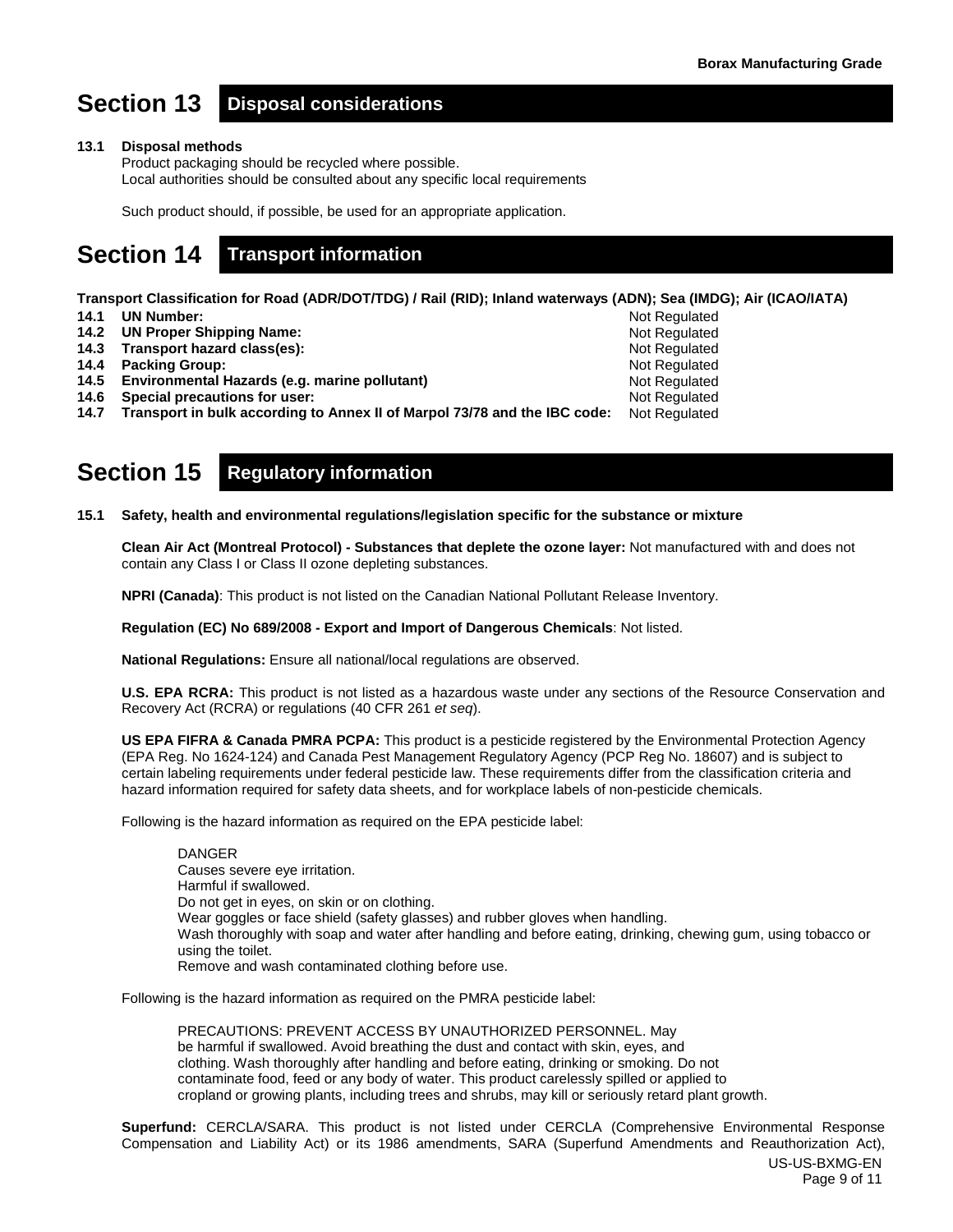including substances listed under Section 313 of SARA, Toxic Chemicals, 42 USC 11023, 40 CFR 372.65, Section 302 of SARA, Extremely Hazardous Substances, 42 USC 11002, 40 CFR 355, or the CERCLA Hazardous Substances list, 42 USC 9604, 40 CFR 302.

**Safe Drinking Water Act (SDWA):** This product is not regulated under the SDWA, 42 USC 300g-1, 40 CFR 141 *et seq*. Consult state and local regulations for possible water quality advisories regarding boron compounds.

**Clean Water Act (CWA) (Federal Water Pollution Control Act):** 33 USC 1251 *et seq*.

**a)** This product is not itself a discharge covered by any water quality criteria of Section 304 of the CWA, 33 USC 1314.

**b)** It is not on the Section 307 List of Priority Pollutants, 33 USC 1317, 40 CFR 129.

**c)** It is not on the Section 311 List of Hazardous Substances, 33 USC 1321, 40 CFR 116.

**IARC:** The International Agency for Research on Cancer (IARC) (a unit of the World Health Organization) does not list or categorize this product as a carcinogen.

**NTP Biennial Report on Carcinogens:** This product is not listed.

**OSHA carcinogen:** This product is not listed.

**California Proposition 65:** This product is not listed on the Proposition 65 list of carcinogens or reproductive toxicants.

**Chemical inventory listing:** The listing is sometimes under the Inventory number of the anhydrous form of this inorganic salt.

| <b>U.S. EPA TSCA Inventory:</b> | 1330-43-4 |
|---------------------------------|-----------|
| <b>Canada DSL:</b>              | 1330-43-4 |
| <b>EINECS:</b>                  | 215-540-4 |
| <b>Australia AICS:</b>          | 1330-43-4 |
| <b>China IECSC:</b>             | 1330-43-4 |
| Japanese METI & ISHL:           | $(1)-69$  |
| <b>New Zealand NZIoC:</b>       | 1330-43-4 |
| <b>Philippines PICCS:</b>       | 1330-43-4 |
| <b>South Korea KECI:</b>        | KE-03483  |

# **Section 16 Other information**

- **16.1 Date of revision:** August 2018
- **16.2 Revision Details:** Removed Acute Cat 5 classification from Section 11 as LD50 does not meet criteria.

#### **16.3 References:**

- 1. Litovitz T L, Norman S A, Veltri J C, Annual Report of the American Association of Poison Control Centers Data Collection System. Am. J. Emerg. Med. (1986), 4, 427-458
- 2. Chemical Safety Report "Disodium Tetraborate, Anhydrous" December 2010, updated 2012 <http://apps.echa.europa.eu/registered/registered-sub.aspx#search>
- 3. Fernandez et al. (1984) Phyton (Buenos Aires) 44: 125-133.
- 4. Antia and Cheng (1975) J Fish Res Bd Can 32: 2487-2494.
- 5. Bergman, Bruchlos, Marks (1995) Tenside Surf Det 32: 229-237.
- 6. Wang (1986) Environ Poll (Ser B) 11: 1-14.
- 7. Gersich and Milazzo (1990) Arch. Environ. Contam. Toxicol. 19: 72-76.
- 8. Hooftman, van Dongelen-Sevenhuijsen and de Haan (2000). Unpublished report no. V99.1146 to Borax Europe Limited.
- 9. Dyer (2001) Chemosphere 44: 369-376.
- 10. Hansveit and Oldersma (2000) Unpublished report no: V99-157 to Borax Europe Limited.
- 11.Soucek, Dickinson, Major (2010) Unpublished report to REACH Consortium for Borates.
- 12. Maier and Knight (1991) Arch. Environ. Contam. Toxicol. 20, 282 287.
- 13. Hamilton and Buhl (1990) Arch. Environ. Contam. Toxicol. 19, 366-373.
- 14. Li, et al. (2007) Aquaculture 278, 175-178.
- 15.Pillard et al. (2002) Environ Toxicol Chem, 21, 2131-2137.
- 16.Taylor et al. (1985) Aquat Toxicol, 7, 135-144.
- 17.Gerke, A (2011a). Unpublished report to REACH Consortium for Borates.
- 18.Gerke, A (2011b). Unpublished report to REACH Consortium for Borates.
- 19. Hanstveit and Schoonmade (2000). Unpublished report no.: V99.156 to Borax Europe Limited.
- 20.Guhl (2000) SÖFW-Journal 126: 17-24.
- 21. Hosseini et al. (2007) J Plant Nutrition, 30, 773-781.
- 22.Aquaterra Environmental (1998) Unpublished report to Environment Canada, Environmental Technology Centre.
- 23.Becker-van Slooten, Campiche, Tarradellas (2003). Unpublished report to Environment Canada, Environmental